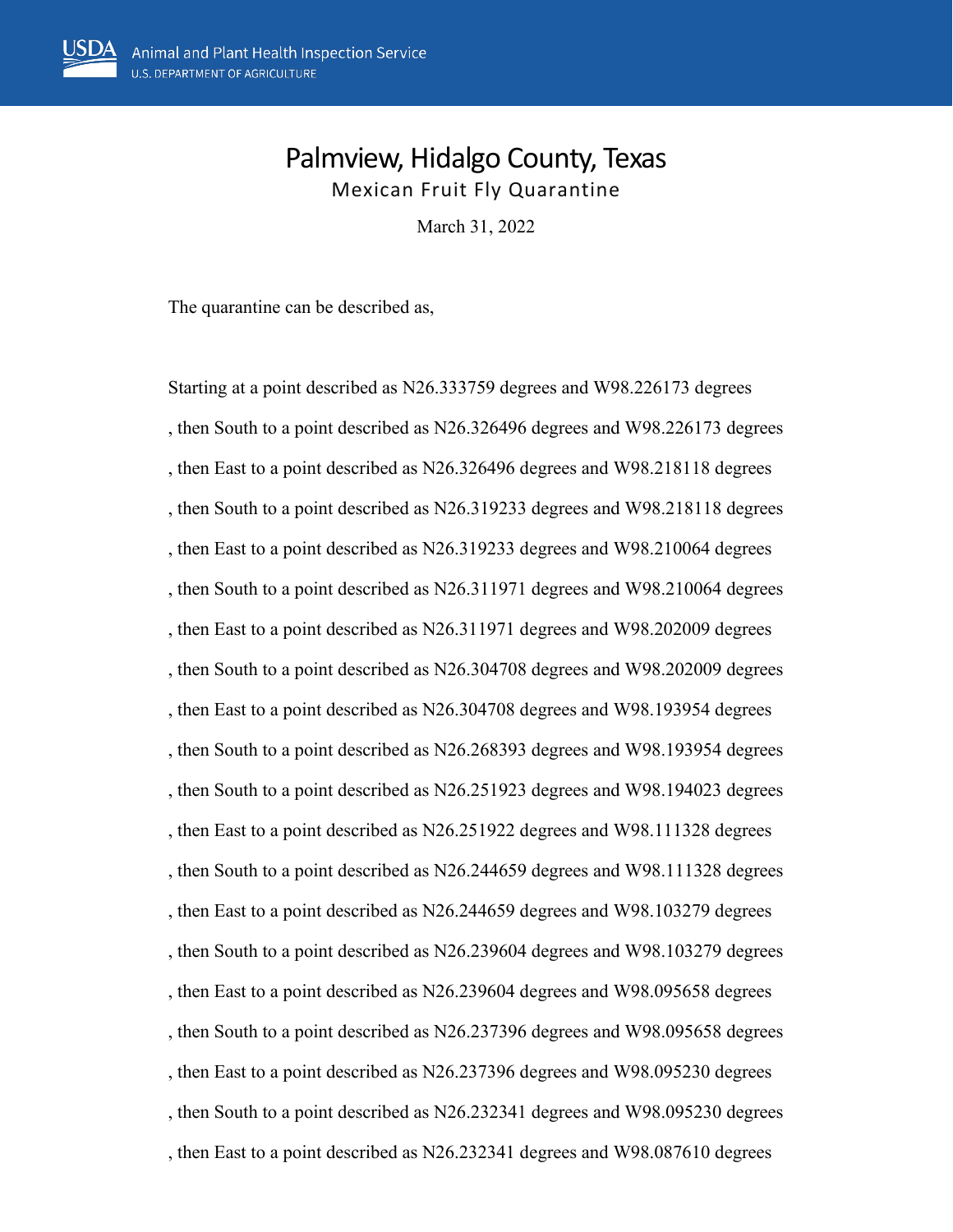, then South to a point described as N26.230133 degrees and W98.087610 degrees , then East to a point described as N26.230133 degrees and W98.087181 degrees , then South to a point described as N26.225078 degrees and W98.087181 degrees , then East to a point described as N26.225078 degrees and W98.079561 degrees , then South to a point described as N26.222870 degrees and W98.079561 degrees , then East to a point described as N26.222870 degrees and W98.079132 degrees , then South to a point described as N26.217815 degrees and W98.079132 degrees , then East to a point described as N26.217815 degrees and W98.071513 degrees , then South to a point described as N26.214256 degrees and W98.071513 degrees , then East to a point described as N26.214256 degrees and W98.070384 degrees , then South to a point described as N26.210552 degrees and W98.070384 degrees , then East to a point described as N26.210552 degrees and W98.063465 degrees , then South to a point described as N26.206993 degrees and W98.063465 degrees , then East to a point described as N26.206993 degrees and W98.062338 degrees , then South to a point described as N26.199730 degrees and W98.062338 degrees , then East to a point described as N26.199730 degrees and W98.054291 degrees , then South to a point described as N26.192467 degrees and W98.054291 degrees , then East to a point described as N26.192467 degrees and W98.046245 degrees , then South to a point described as N26.185204 degrees and W98.046245 degrees , then East to a point described as N26.185204 degrees and W98.038199 degrees , then South to a point described as N26.112573 degrees and W98.038199 degrees , then West to a point described as N26.112573 degrees and W98.046245 degrees , then South to a point described as N26.105310 degrees and W98.046245 degrees , then West to a point described as N26.105310 degrees and W98.054291 degrees , then South to a point described as N26.098047 degrees and W98.054291 degrees , then West to a point described as N26.098047 degrees and W98.062338 degrees , then South to a point described as N26.090784 degrees and W98.062338 degrees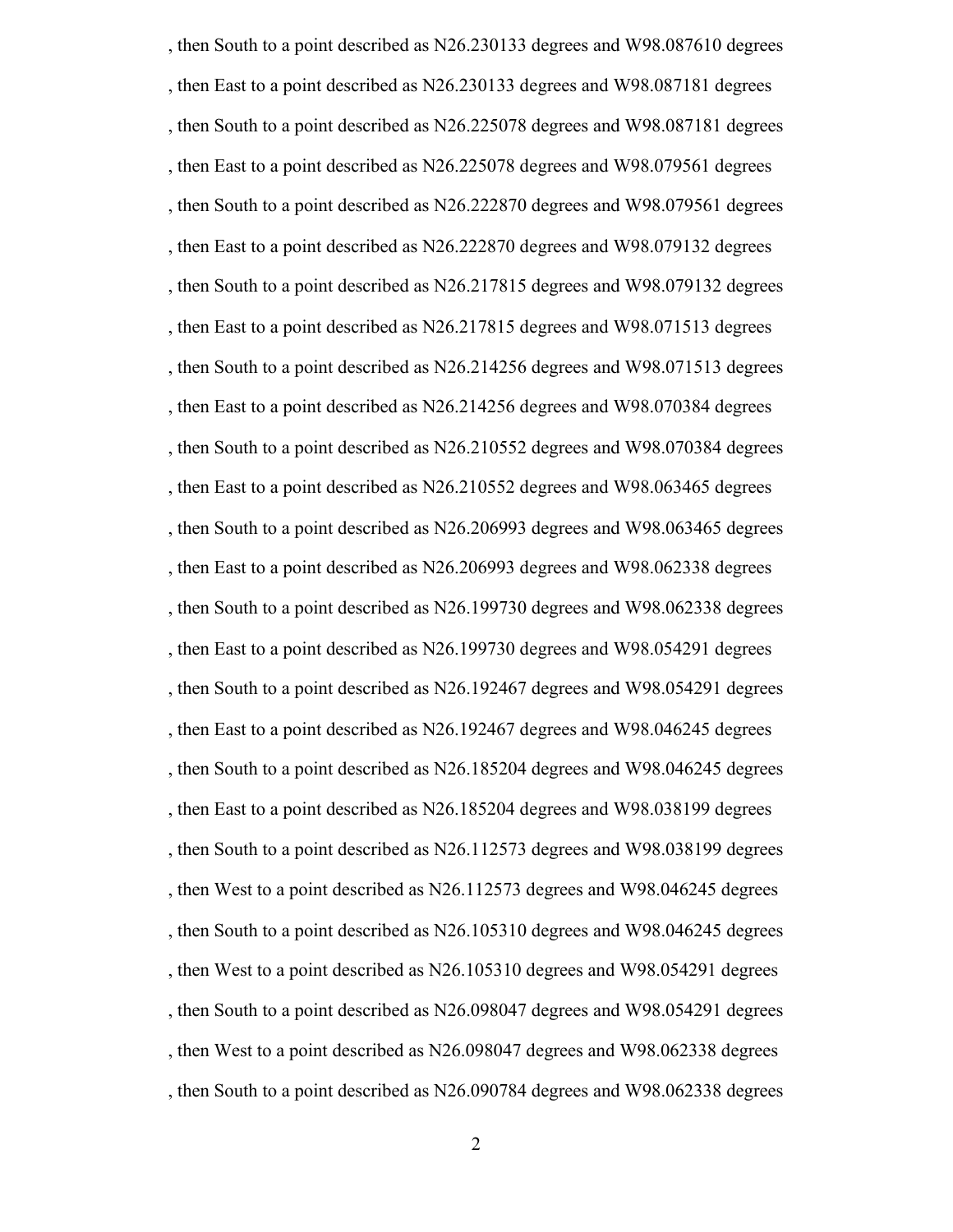, then West to a point described as N26.090784 degrees and W98.070384 degrees , then South to a point described as N26.083521 degrees and W98.070384 degrees , then West to a point described as N26.083521 degrees and W98.150849 degrees , then North to a point described as N26.090784 degrees and W98.150849 degrees , then West to a point described as N26.090784 degrees and W98.158895 degrees , then North to a point described as N26.094334 degrees and W98.158895 degrees , then West to a point described as N26.094334 degrees and W98.182127 degrees , then North to a point described as N26.101597 degrees and W98.182127 degrees , then West to a point described as N26.101597 degrees and W98.190174 degrees , then North to a point described as N26.108125 degrees and W98.190174 degrees , then West to a point described as N26.108125 degrees and W98.191286 degrees , then North to a point described as N26.108860 degrees and W98.191286 degrees , then West to a point described as N26.108860 degrees and W98.198221 degrees , then North to a point described as N26.115388 degrees and W98.198221 degrees , then West to a point described as N26.115388 degrees and W98.199334 degrees , then North to a point described as N26.116123 degrees and W98.199334 degrees , then West to a point described as N26.116123 degrees and W98.206268 degrees , then North to a point described as N26.122651 degrees and W98.206268 degrees , then West to a point described as N26.122651 degrees and W98.207382 degrees , then North to a point described as N26.123386 degrees and W98.207382 degrees , then West to a point described as N26.123386 degrees and W98.214315 degrees , then North to a point described as N26.129914 degrees and W98.214315 degrees , then West to a point described as N26.129914 degrees and W98.215431 degrees , then North to a point described as N26.137177 degrees and W98.215431 degrees , then West to a point described as N26.137177 degrees and W98.223479 degrees , then North to a point described as N26.150240 degrees and W98.223479 degrees , then West to a point described as N26.150240 degrees and W98.224014 degrees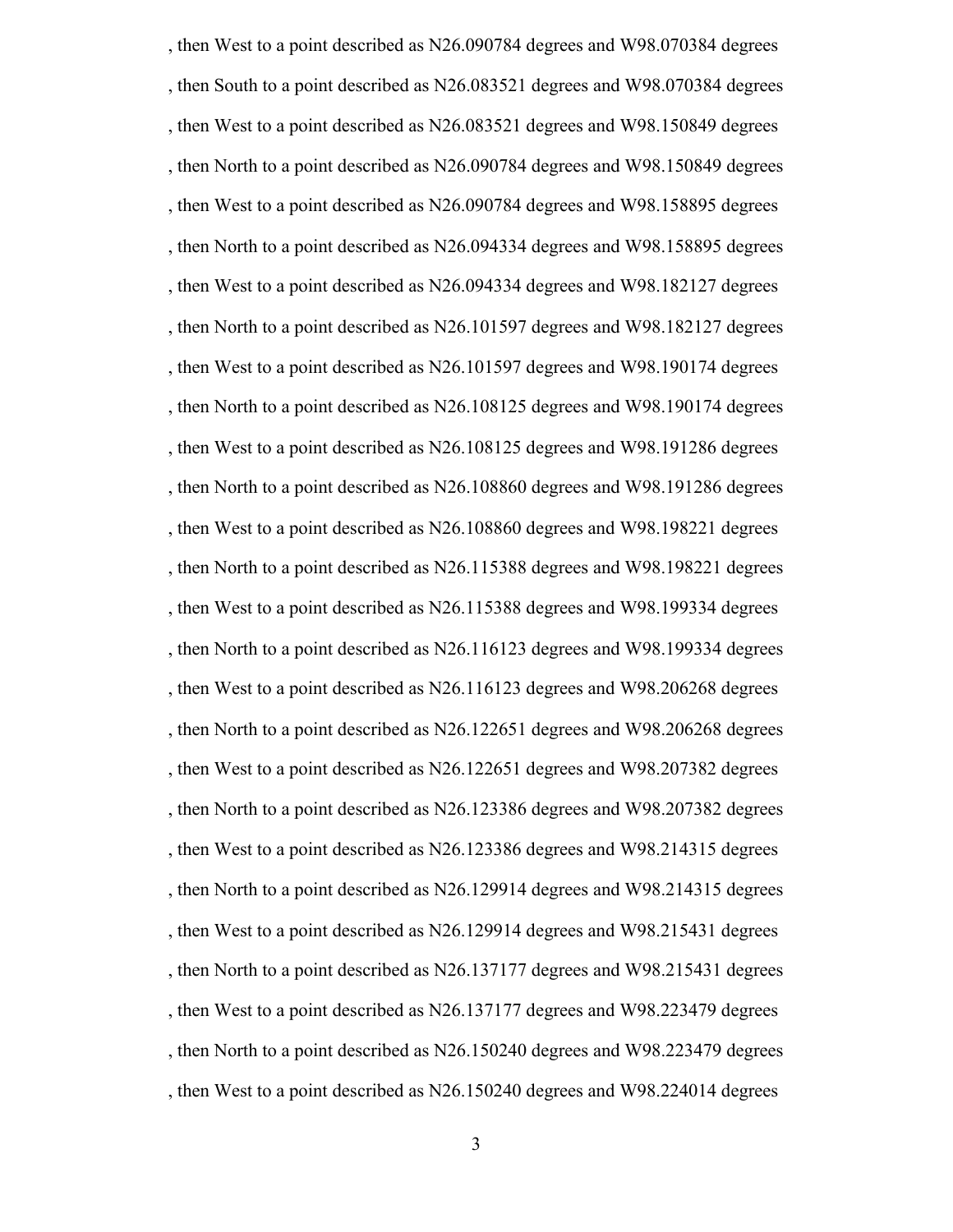, then North to a point described as N26.157121 degrees and W98.224012 degrees , then West to a point described as N26.157110 degrees and W98.235150 degrees , then West to a point described as N26.157110 degrees and W98.307614 degrees , then North to a point described as N26.164372 degrees and W98.307614 degrees , then West to a point described as N26.164372 degrees and W98.315665 degrees , then North to a point described as N26.171635 degrees and W98.315665 degrees , then West to a point described as N26.171635 degrees and W98.323717 degrees , then North to a point described as N26.178743 degrees and W98.323717 degrees , then West to a point described as N26.178743 degrees and W98.359738 degrees , then North to a point described as N26.181475 degrees and W98.359738 degrees , then West to a point described as N26.181475 degrees and W98.369992 degrees , then South to a point described as N26.174212 degrees and W98.369992 degrees , then West to a point described as N26.174212 degrees and W98.402806 degrees , then westerly along the United States / Mexico International boundary following the , natural river shore on the US side of the Rio Grande River to a point described as , N26.220136 degrees and W98.474760 degrees

, then North to a point described as N26.268629 degrees and W98.474760 degrees , then East to a point described as N26.268629 degrees and W98.466701 degrees , then North to a point described as N26.283155 degrees and W98.466701 degrees , then East to a point described as N26.283155 degrees and W98.458642 degrees , then North to a point described as N26.290417 degrees and W98.458642 degrees , then East to a point described as N26.290417 degrees and W98.450583 degrees , then North to a point described as N26.297680 degrees and W98.450583 degrees , then East to a point described as N26.297680 degrees and W98.434465 degrees , then North to a point described as N26.304943 degrees and W98.434465 degrees , then East to a point described as N26.304943 degrees and W98.369992 degrees , then South to a point described as N26.302187 degrees and W98.369992 degrees

4